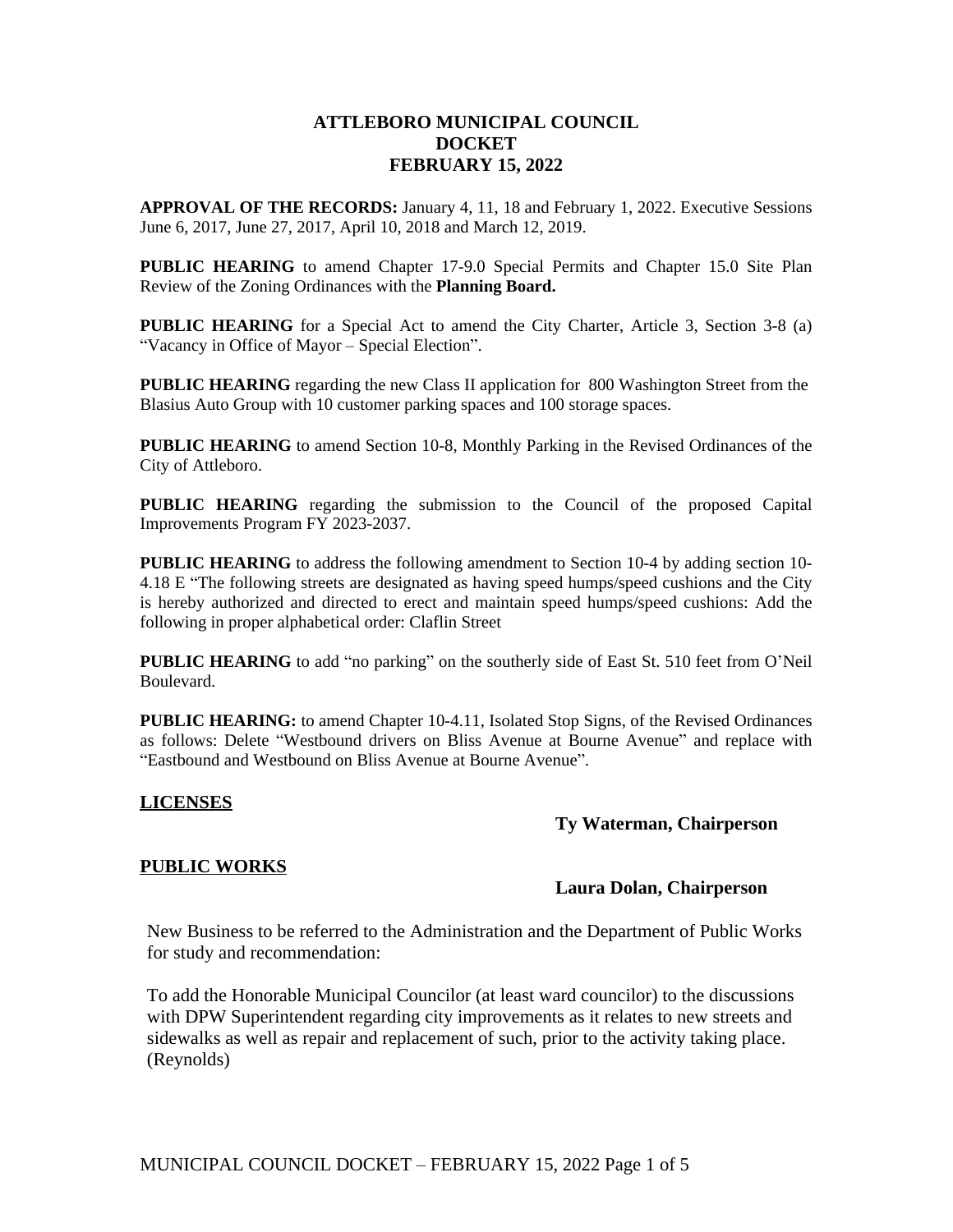New Business to be referred to the Administration and the Department of Public Works for study and recommendation:

To request the DPW Superintendent come before the Council at Committee of the Whole with the Department's recommendations and reasoning for picking/targeting those areas for improvements prior to any new repairs or replacement of roadways, sidewalks etc. taking place. (Reynolds)

# **CAPITAL IMPROVEMENTS**

# **Richard Conti, Chairperson**

The Mayor respectfully submits communications from Chief of Police Kyle P. Heagney and Director of Budget & Administration Jeremy Stull regarding the need for funds to purchase body worn cameras, in-car video system and necessary associated computer software and technical components for the systems operation. This request is for this project to be funded through the Reserve for Cannabis Impact Fee expenditure line. As you are aware, this particular revenue source – 3% of calendar year gross sales of the cannabis store in Attleboro – sunsets after five years. Therefore, the Mayor hereby requests Your Honorable Body transfer \$636,000 from Account 11241000-578390 (City Wide – Reserve for Cannabis Impact Fee) to 11241000-599300 (City Wide – Transfer to Capital Fund) and further transfer the \$636,000 from 11241000-599300 (City Wide - Transfer to Capital Fund) to Account 3567- 499000 (Police Body Cameras – Other Financing Sources).

The Mayor respectfully submits a communication from Economic Development Director Catherine Feerick regarding a grant to the participate in *Making it Public!*, a partnership between the New England Foundation for the Arts (NEFA), Forecast, and MAPC. This grant is to promote public art across the Commonwealth of Massachusetts. In accordance with Chapter 1, Section 12 of the Revised Ordinances of the City of Attleboro, the Mayor hereby requests Your Honorable Body approve expending of such funds and any future grant amendments.

The Mayor respectfully submits a communication from Director of Council on Aging Melissa Tucker regarding the need for funds for a feasibility study for a new Senior Center Facility. The "Needs Assessment Study" conducted by UMASS Boston and completed in 2020 justifies the need in the community for a new facility to adequately meet the needs of our senior citizens. Therefore, the Mayor hereby requests Your Honorable Body appropriate \$150,000.00 from Account 1000-359000 (Undesignated Fund Balance/Free Cash-General Government) to Fund 3568 Feasibility-New Senior Center.

# **TRAFFIC AND TRANSPORTATION**

# **Kelly Bennett, Chairperson**

As you are aware, Your Honorable Body voted on May 30, 2017, to amend Section 10- 5.2(A) of the Revised Ordinances of the City of Attleboro (Prohibited on Certain Streets)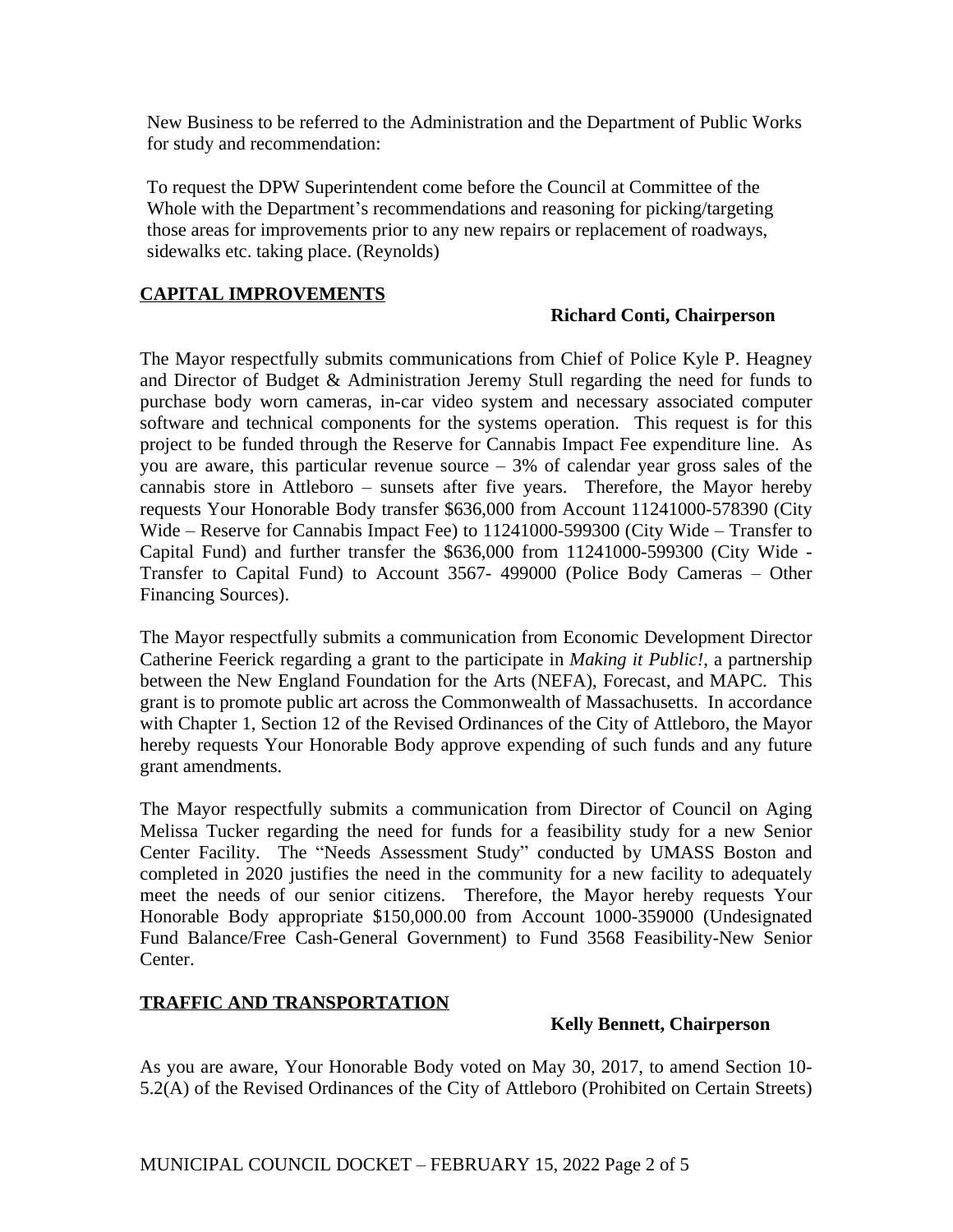to include Angeline Street, both sides. The Mayor has been contacted by a business owner on Angeline Street asking for this ordinance to be changed. Therefore, the Mayor hereby requests Your Honorable Body to revisit this issue to see if a different solution can be made.

### **BUDGET AND APPROPRIATIONS**

**Todd Kobus, Chairperson**

# **ZONING AND LAND USE**

### **Diana Holmes, Chairperson**

#### **CITY PROPERTY AND CLAIMS**

### **Sara-Lynn Reynolds, Chairperson**

The Mayor respectfully submits a communication from Director of Veterans Ben Quelle regarding the need for funds to repair brakes and for a state inspection sticker for a vehicle that has been transferred from the School Department to the Veteran's Department. Therefore, the Mayor hereby requests Your Honorable Body transfer \$400.00 from Account 11241000-578300 (City Wide – Reserve Fund for Transfer) to Account 15431000-524230 (Veterans – Maintenance of Vehicles). Upon approval, the available balance in Reserve Fund for Transfer, to include any pending requests, will be \$34,993.26.

The Mayor respectfully submits a communication from Personnel Director Owen Bebeau regarding the need for funds to purchase four desk chairs, four standing desk converters and five wireless keyboard/mouse combinations for the Personnel Office. Therefore, the Mayor hereby requests Your Honorable Body transfer \$1,052.00 from Account 11241000-578300 (City Wide – Reserve Fund for Transfer) to Account 11521000- 542020 (Personnel – Supplies Office Equipment). Upon approval, the available balance in Reserve Fund for Transfer, to include any pending requests, will be \$29,444.16.

# **PERSONNEL, VETERANS AND HUMAN SERVICES**

#### **Michael Angelo, Chairperson**

The Mayor respectfully submits a communication from Director of Council on Aging Melissa Tucker regarding the donation of \$360.00 in food gift cards from Home Instead. In accordance with Section 1-12 of the Revised Ordinances of the City of Attleboro, the Mayor hereby requests Your Honorable Body to accept these generous donations.

The Mayor respectfully submits for confirmation by Your Honorable Body the following reappointments for the positions and for the terms as indicated:

| <b>Name</b>                  | Appointment | <b>Term</b> | <b>Expires</b> |
|------------------------------|-------------|-------------|----------------|
| Terrance McCrosson Constable |             | 1 Year      | February 2023  |
| Joshua Jorge                 | Constable   | 1 Year      | February 2023  |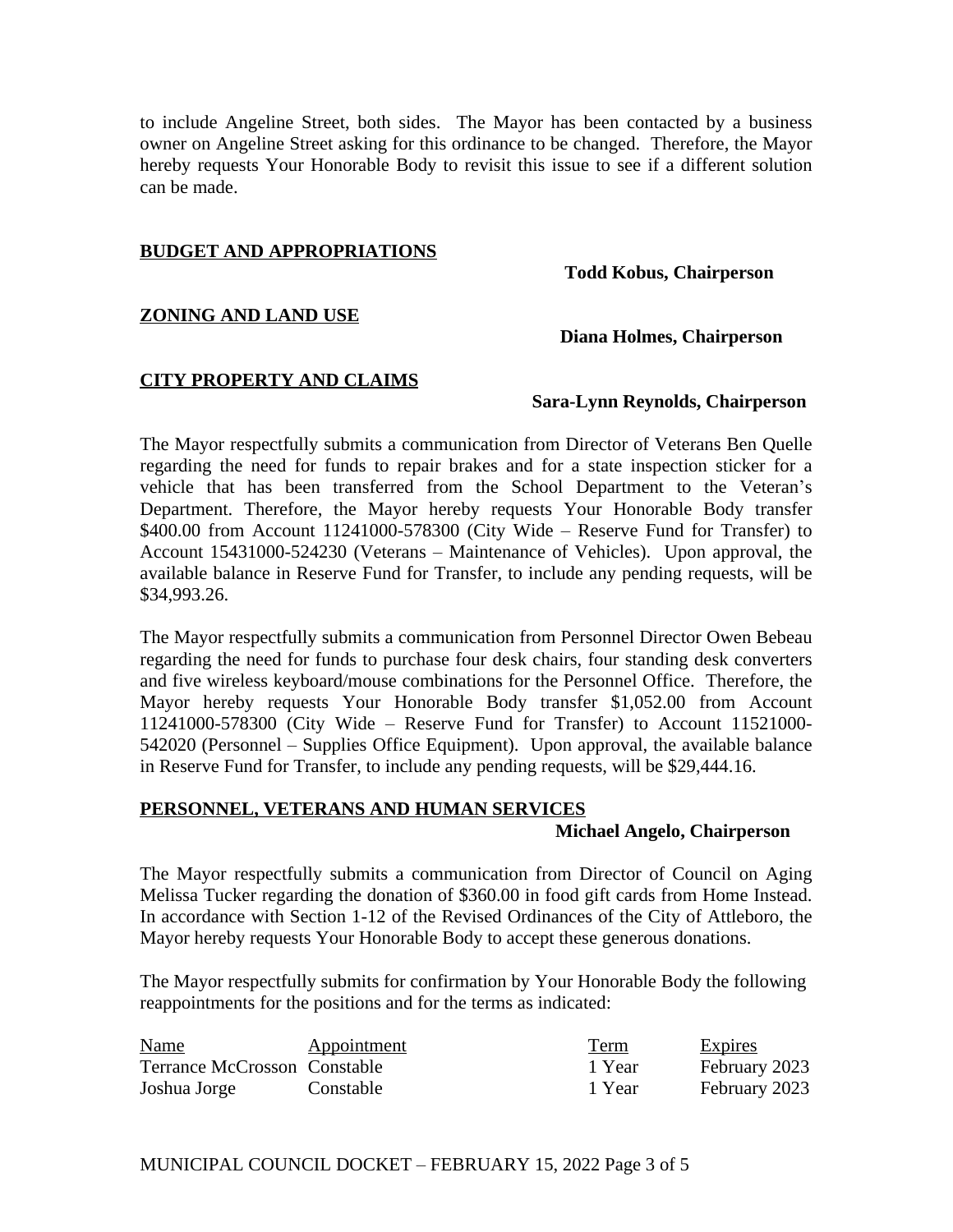| Laurie Sawyer     | Council on Human Rights      | 3 Year | February 2025 |
|-------------------|------------------------------|--------|---------------|
| Stephanie Gray    | Council on Human Rights      | 3 Year | February 2025 |
| Cynthia Van Voris | <b>Disability Commission</b> | 3 Year | February 2025 |
| Mary Flaherty     | <b>Disability Commission</b> | 3 Year | February 2025 |

The Mayor respectfully submits for confirmation by Your Honorable Body the appointment of Michael Morgan, 97 May Rocha Way, to fill an expired term on the Traffic Study Commission. Term to expire February 2025.

The Mayor respectfully submits for confirmation by Your Honorable Body the appointment of Linda Alger, 24 Handy Street, to fill an expired term on the Board of Park Commissioners. Term to expire February 2027.

The Mayor respectfully submits for confirmation by Your Honorable Body the appointment of Delia Russell, 6 Jody Way, to fill an unexpired term on the Board of Park Commissioners. Term to expire February 2025.

The Mayor respectfully submits a letter regarding the award of the Attleboro Cultural Council FY22 allocation from the Massachusetts Cultural Council in the amount of \$32,200.00. Please note that there is no matching requirement. In accordance with Chapter 1, Section 12 of the Revised Ordinances of the City of Attleboro, the Mayor hereby requests Your Honorable Body to approve expending such funds and any future grant amendments.

The Mayor respectfully submits a communication from Director of Council on Aging Melissa Tucker regarding a grant that has been awarded from Bristol Elder Service in the amount of \$18,884.57. This grant will be used for a part time Outreach position. There is a non-federal match required by the City. In accordance with Chapter 1, Section 12 of the Revised Ordinances of the City of Attleboro, the Mayor hereby requests Your Honorable Body approve expending of such funds and any future grant amendments. Additionally, the Mayor hereby requests Your Honorable Body transfer \$3,332.57 from 11241000-578300 (City Wide – Reserve Fund for Transfer) to Account 11241000- 599200 (City Wide – Transfer to Grant) and further transfer \$3,332.57 to Account 2338L4-499700 (Bristol Elder – COA Outreach – Municipal Distribution). Upon approval, the available balance, to include any pending requests, in Reserve Fund for Transfer will be \$31,310.66. (Copies in your packets)

The Mayor respectfully submits a communication from Director of Council on Aging Melissa Tucker regarding a grant that has been awarded from Bristol Elder Service in the amount of \$4,615.00. This grant will be used to implement a new initiative called "Mind and Body" which will offer a combination of technology and exercise classes. There is a non-federal match required by the City. In accordance with Chapter 1, Section 12 of the Revised Ordinances of the City of Attleboro, the Mayor hereby requests Your Honorable Body approve expending of such funds and any future grant amendments. Additionally, the Mayor hereby requests Your Honorable Body transfer \$814.50 from 11241000- 578300 (City Wide – Reserve Fund for Transfer) to Account 11241000-599200 (City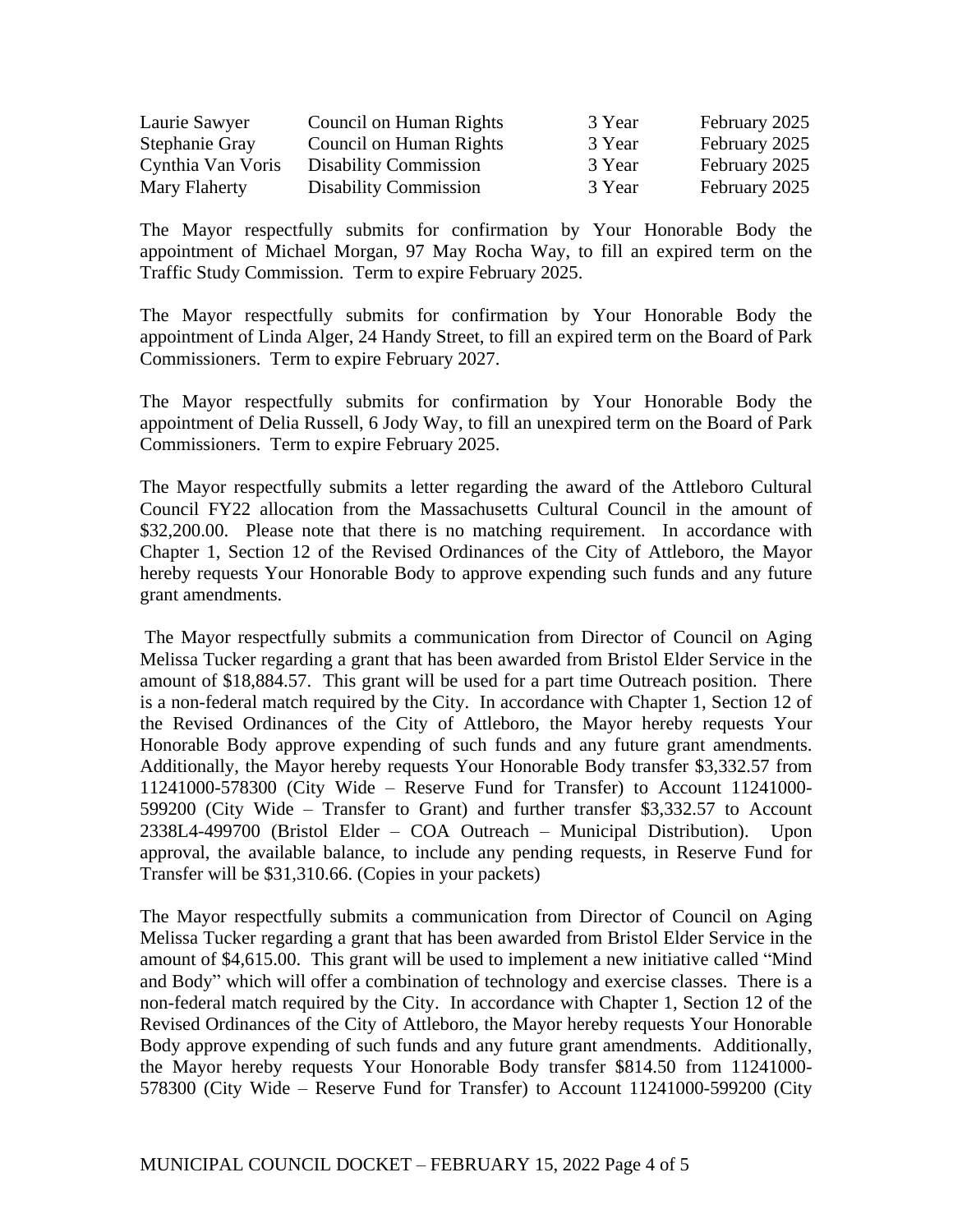Wide – Transfer to Grant) and further transfer \$814.50 to Account 2337L4-499700 (Bristol Elder –  $COA$  – Mind & Body). Upon approval, the available balance, to include any pending requests, in Reserve Fund for Transfer will be \$30,496.16.

# **New Business to be referred to Personnel for study and recommendation:**

To re-appoint Deborah Gould of 386 South Washington St., North Attleboro for a two year term as Auditor. Term to expire February 2024. (DiLisio and Kobus)

# **New Business to be referred to Personnel for study and recommendation:**

To reappoint Virginia Stuart-Becker of 101 South Avenue, Attleboro for a two year term as Council Assistant. Term to expire February 2024. (DiLisio and Kobus)

# **ORDINANCES, ELECTIONS AND LEGISLATIVE MATTERS Cathleen DeSimone, Chairperson**

The Mayor respectfully submits a communication from City Auditor Deborah Gould, City Treasurer Laura Gignac, City Collector Zaida Keefer and Chief Assessor Julie Hobson regarding the acceptance of additional statutes for deferral of utility liens for real estate properties deferred under M.G.L. c.59 s.5 Clause 41A. On December 17, 2019 Your Honorable Body voted to reduce the interest rate that accrues on property taxes deferred by eligible seniors under M.G.L. c.59 s.5 Clause 41A and also voted to amend the income limits for seniors to be consistent with the 'circuit breaker' this change also was effective for deferrals granted for taxes assessed for the fiscal year beginning after July 1, 2020. In implementing these changes, the City's treasurer, chief assessor, collector and auditor, herein the finance team, met multiple times and reviewed documentation related to deferred property in the Commonwealth. As a result of this research and these meetings and in consultation with the City Solicitor, the finance team, has determined that the City would need to accept additional statues. Therefore, the Mayor hereby requests Your Honorable Body accept the following statutes:

MGL c.40  $\&$  42J for the authority to defer water liens MGL c.83  $\S$  16G for the authority to defer wastewater liens MGL c.40  $\hat{\S}$  42J for the authority to defer rubbish liens MGL c40 §§42G-42I (§42K optional)

# **PUBLIC SAFETY** PUBLIC **PUBLIC PERECIPITY** Peter Blais, Chairperson

A Certificate of Vote from the Planning Board stating that the Board found the Loan Order for \$450,000 for the cost of purchasing and equipping an ambulance is consistent with the City's Comprehensive Plan.